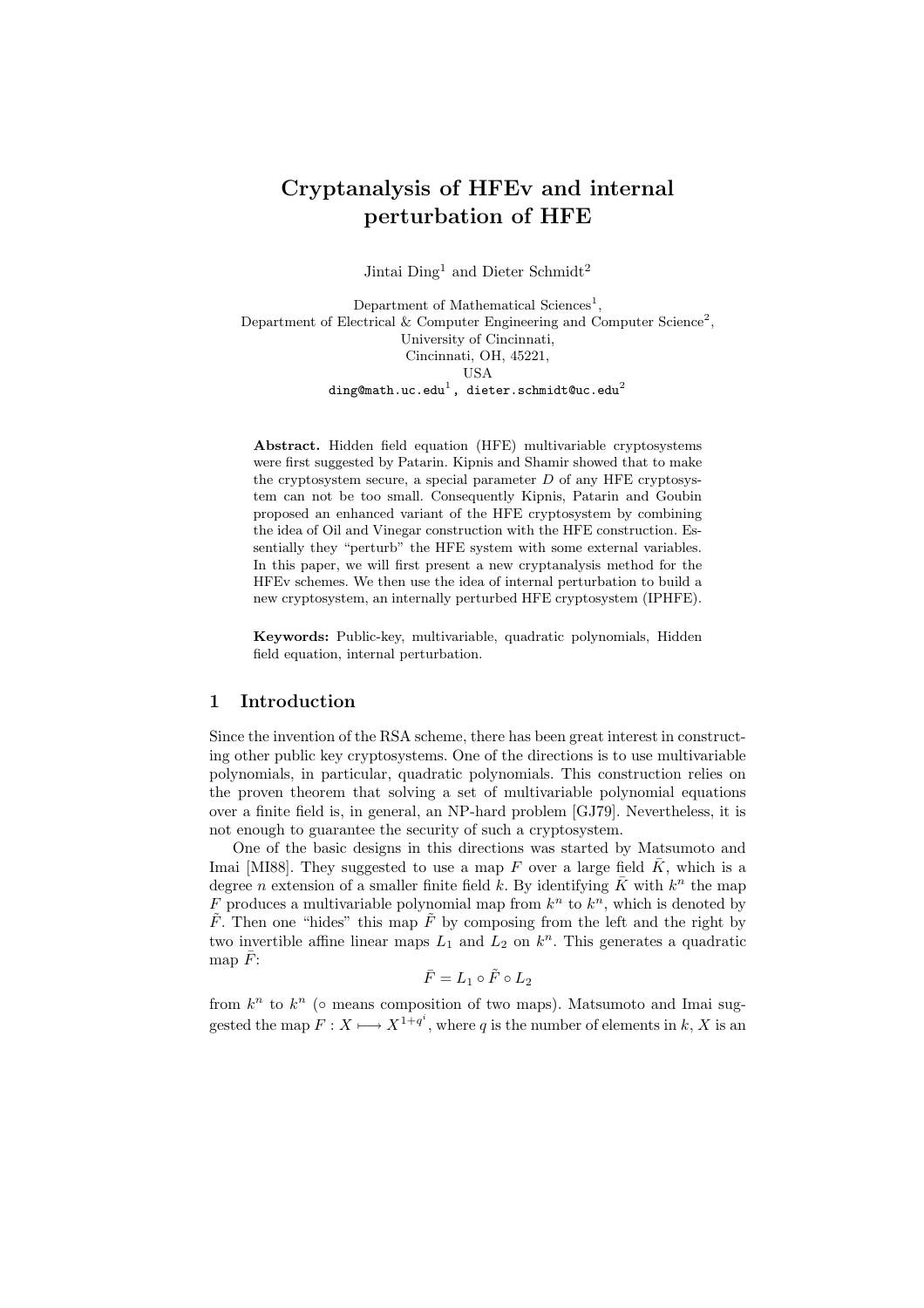element in K and k is of characteristic 2. However Patarin [Pat95] showed that this scheme is insecure under an algebraic attack when linearization equations are used.

Since then, Patarin and his collaborators have made a great effort to find secure modifications of the Matsumoto-Imai system. These modified cryptosystems can be divided into two types:

1) Minus-Plus method [PGC98]: The Minus method was first suggested in [Sha98] and is the simplest idea among all. In the Minus method one removes a few of the components of  $\overline{F}$ , and in the Plus method one adds a few randomly chosen quadratic polynomials. It is possible to combine both methods. The main reason to take the "Minus" action is the necessity to make the corresponding equations more difficult to solve so that the linearization equations can no longer be used. Minus (only) method is well suited for signature schemes. One such scheme, Sflash<sup>v2</sup> [ACDG03,PCG01], was last year accepted as one of the final selections in the New European Schemes for Signatures, Integrity, and Encryption: IST-1999-12324, although Patarin has now proposed that  $Sflash^{v2}$ should be replaced by the new version  $Sflash^{v3}$  [CGP03].

2) Hidden Field Equation Method (HFE) [Pat95]: Patarin believes that this construction is the strongest. The difference of this scheme to the original system of Matsumoto-Imai is that  $F$  is substituted by a new map (function)

$$
F: X \longmapsto \sum_{0,0}^{D} a_{ij} X^{q^i + q^j} + \sum_{0}^{D} b_i X^{q^i} + c,
$$

where the polynomial coefficients are randomly chosen. The total degree of  $F$  can not be too large, because the decryption process needs to solve the polynomial equation  $F(X) = Y'$  for a constant Y'. However a new algebraic attack by Kipnis and Shamir [KS99] using both Minrank and relinearization shows that the number  $D$  can also not be too small. This is confirmed by [Cou01,FJ03].

Another direction Patarin and his collaborators have pursued is inspired by the linearization equations mentioned above. This type of construction includes Dragon [Pat96a], Little Dragon [Pat96a], Oil and Vinegar [Pat97], and Unbalanced Oil and Vinegar [KPG99]. From the point view of our paper, the interesting ones are the last two schemes, where the basic idea is that certain quadratic equations can be easily solved if we are allowed to guess a few variables. The key map is a map O from  $k^n = k^{o+v}$  to  $k^o$ :

$$
O(x_1,...,x_o,x_1',...,x_v') = \big(O_1(x_1,...,x_o,x_1',...,x_v'),...,O_o(x_1,...,x_o,x_1',...,x_v')\big),
$$

such that each  $O_i$  is a Oil and Vinegar polynomial in the form:

$$
O_i(x_1,...,x_o,x'_1,...,x'_v) = \sum a_{ij}x_ix'_j + \sum b_{ij}x'_ix'_j + \sum c_ix_i + \sum d_ix'_j + e_i
$$

where the  $x_i$ 's are called Oil variables and the  $x'_j$ 's Vinegar variables. One can see the similarity of the above formula with the linearization equations. This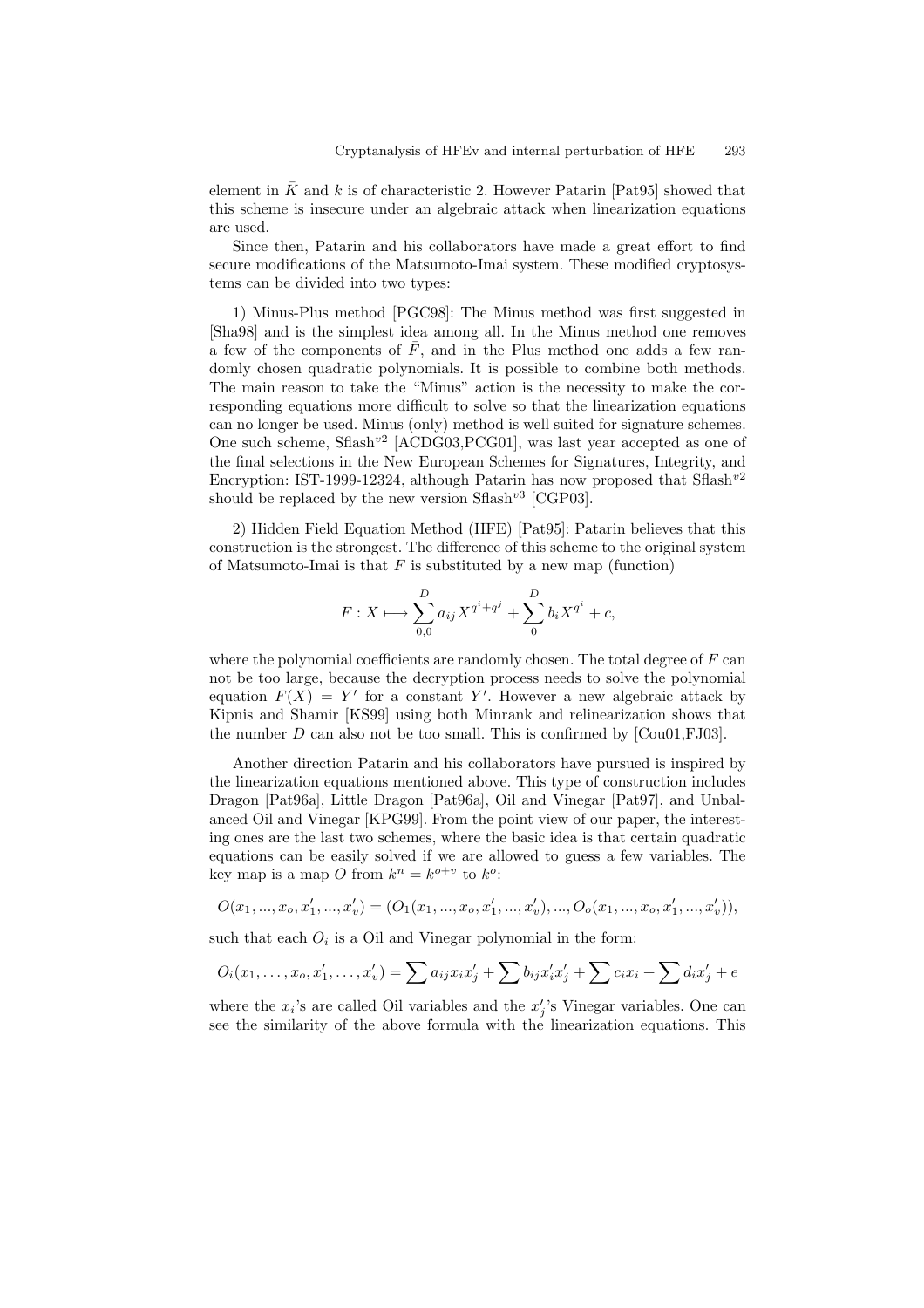family of cryptosystems are designed specially for signature schemes, where we need only to find one solution of a given equation not a unique solution.

In order to enhance the security of the HFE system, Patarin and his collaborators proposed later a new scheme, which is a combination of the HFE system with the Unbalanced Oil and Vinegar system. They denote it by the Hidden Field Equation Vinegar (HFEv) schemes. The basic idea besides the HFE method is to add a few new (Vinegar) variables to make the system more complicated [Pat96b]. This method essentially replaces  $F$  with an even more complicated map from  $\bar{K} \times k^r$  to  $\bar{K}$  of the form:

$$
F_v(X, x'_1, \dots, x'_r) =
$$
  
\n
$$
\sum_{\substack{D, D \\ 0,0}}^{D, D} a_{ij} X^{q^i + q^j} + \sum_{\substack{D \\ 0}}^{D} b_i X^{q^i} + \sum_{\substack{D \\ 0}}^{D} \Omega_i(x'_1, \dots, x'_r) X^{q^i} + U_0(x'_1, \dots, x'_r),
$$
\n(1)

where  $\Omega_i$  is a randomly chosen k linear affine injective map from  $k^r$  to  $\overline{K}$  and  $U_0$  is a randomly chosen quadratic map from  $k^r$  to  $\overline{K}$ .

One can see that these new variables are mixed in a special way with the original variables (like oil and vinegar). The decryption process requires a search on these added small number of variables. For the signature case, the Vinegar variables can be selected at random. It has a good probability to succeed, otherwise another selection is made until a correct answer is found.

As far as we know, there does not exist any algebraic attack using the structure of HFEv. However, in this paper, we will show that it is possible that the attack in [KS99] can also be applied here to separate the Vinegar variables and attack the system if both  $D$  and  $r$  are small. The basic idea is to use the algebraic method to find a way to purge out the Vinegar variables. The complexity of such an attack is, however, exponential in term of r.

After all the papers mentioned above, it seems that all possible extensions and generalizations of the Matsumoto-Imai system are exhausted, but recently a new idea was proposed by Ding [Din04] to enhance the Matsumoto-Imai system. It is called internal perturbation and represents a very general idea.

In a very broad context the HFE and Oil-Vinegar methods can also be seen as an extension of a commonly used idea in mathematics and physics, namely perturbation. A good way to deal with a continuous system often is to "perturb" the system at a minimum scale. In terms of this view, the HFEv and Oil-Vinegar methods can be viewed as perturbations of the HFE method by the newly added Vinegar variables. However, the perturbation is in some sense more an "external" perturbation, as a few extra (external) variables (Vinegar) are introduced. The idea of internal perturbation is to use internal variables instead, which map to a small subspace of the original variables.

We call the new system an internally perturbed HFE (IPHFE) system. For a IPHFE system, this method essentially replaces  $F$  with a new function:

 $F : (X) \longmapsto$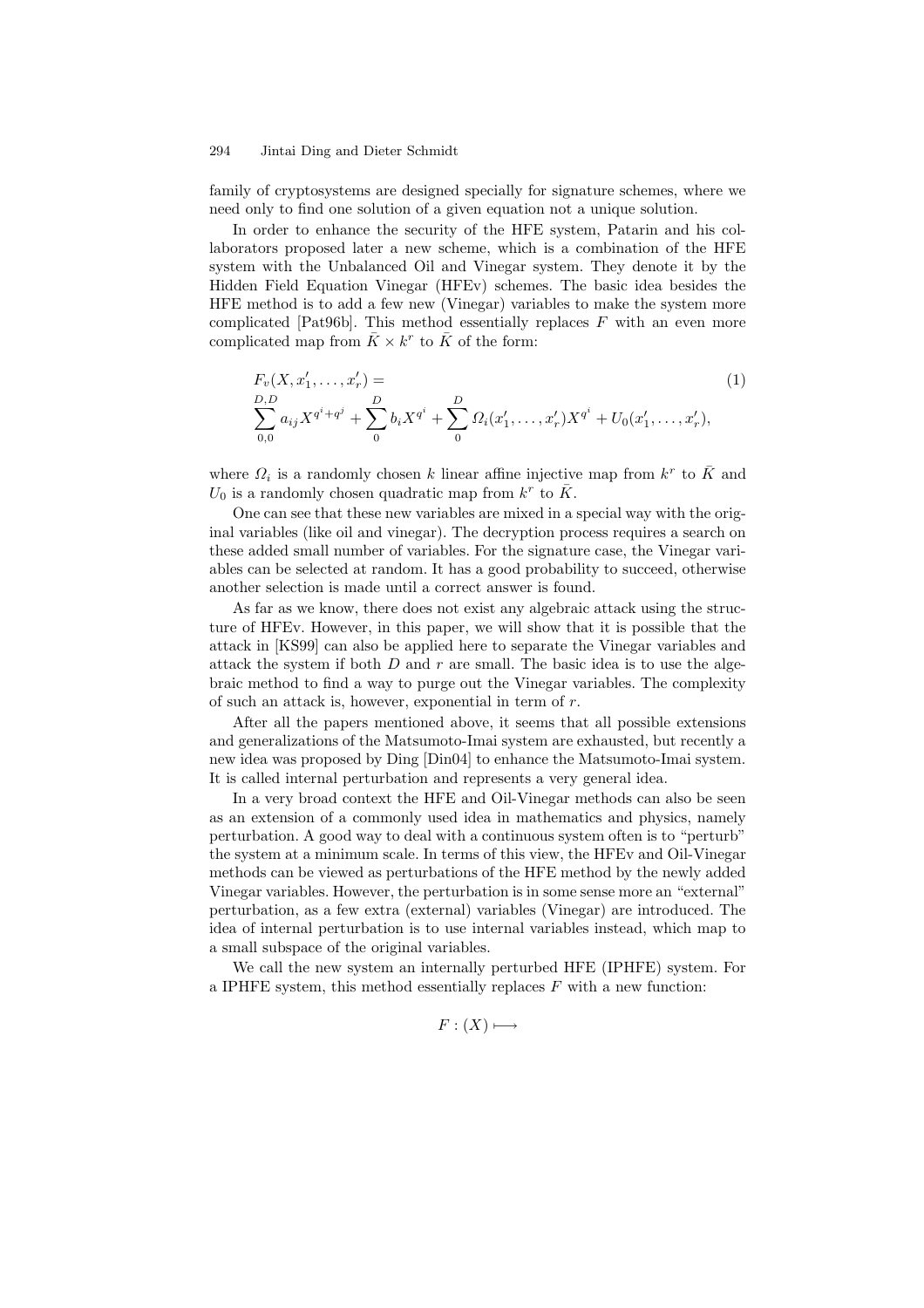$$
\sum_{0,0}^{D,D} a_{ij} X^{q^i+q^j} + \sum_{0}^{D} b_i X^{q^i} + \sum_{0,0}^{D,n-1} c_{i,j} X^{q^i} \tilde{X}^{q^j}_r + \sum_{0,0}^{n-1,n-1} \alpha_{ij} \tilde{X}^{q^i+q^j}_r + \sum_{0}^{n-1} \beta_i \tilde{X}^{q^i}_r + \gamma.
$$

The new internal perturbation variable  $\tilde{X}_r$  is given by  $\tilde{X}_r = \sum_0^{n-1} a_i X^{q^i}$ . The function  $Z(X) = \sum_{0}^{n-1} a_i X^{q^i}$ , when viewed as a linear map from  $k^n$  to  $k^n$ , has an image space of low dimension  $r$ , which we call the perturbation dimension.

This perturbation is performed through a small set of variables "inside" the space  $k<sup>n</sup>$  (therefore they are "internal" variables) and one does **not** introduce any new variables. Namely given a quadratic multivariable system  $\overline{F}$  over  $k^n$ , we randomly find a linear map  $Z$  from  $k^n$  to  $k^n$  with the image space of a small dimension  $r$ , then we try to "perturb" the system through the small number variables related to Z.

Although we use the same basic idea of internal perturbation as in [Din04], the perturbation here is done differently. In the original method only terms like  $U_0$  were used, whereas here a mixing of the linear terms from the original and perturbation variables  $Z(X)$  occurs, so that the perturbation variables and the original variables are fully mixed. This makes the system more complicated.

The motivation for our work came from our attack method to purge out the external perturbation. This lead us to construct new systems that are resistant to the algebraic attack [Pat95,KS99] and its extensions like XL, but without sacrificing much of the efficiency of the system. An additional advantage of the new systems is that the internal perturbation makes the process of elimination of unnecessary candidates in the decryption process much faster.

In the first section of the paper, we will introduce, in detail, our idea of how to attack an HFEv system. Then we will present the IPHFE system and a practical implementation example of an 89 bits cryptosystem system, where we choose the perturbation dimension to be 2. We will show that it should have a very high security level against all known attacking methods. We will analyze the security and efficiency of the system.

# 2 Cryptanalysis of HFEv cryptosystem.

### 2.1 The HFEv cryptosystem.

Let  $\overline{K}$  be a degree n extension of a finite field k of characteristic 2 with q elements, and  $\bar{K} \cong k[x]/g(x)$ , where  $g(x)$  is a degree n irreducible polynomial over  $k$ . That  $k$  has characteristic 2 is not essential here.

Let  $\phi$  be the standard k-linear map that identifies  $\bar{K}$  with  $k^n$ :

$$
\phi: \bar{K} \longmapsto k^n,
$$

such that

$$
\phi(a_0 + a_1x + a_2x^2 + \dots + a_{n-1}x^{n-1}) = (a_0, a_1, a_2, \dots, a_{n-1}).
$$

The idea of lifting a map over spaces of a small finite field [KS99] to a larger field is the key idea, which leads us to a new formulation of the HFEv explained in the introduction.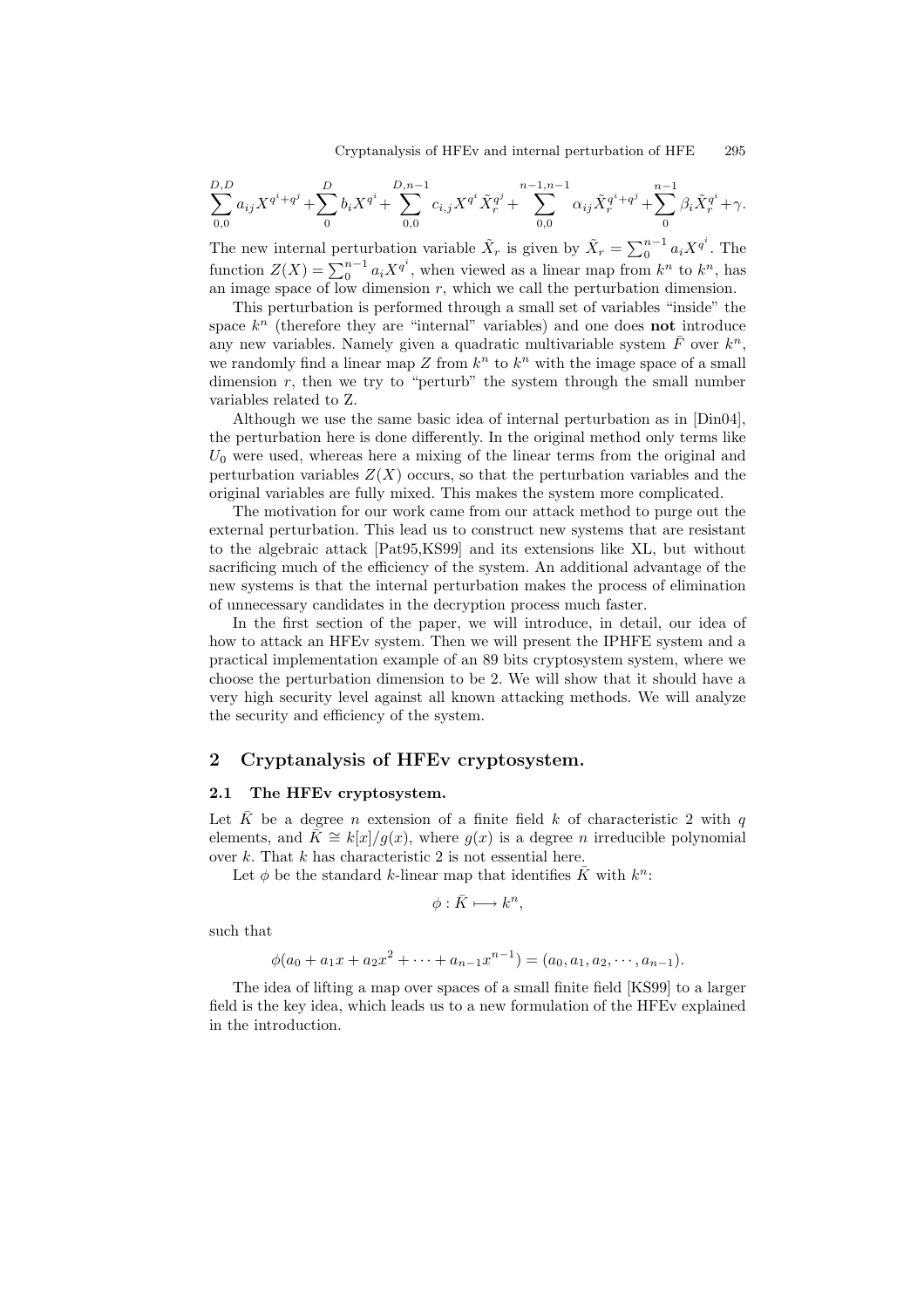**Lemma 1** [KS99] Let  $Q(x_1, ..., x_n) = (Q_1(x_1, ..., x_n), ..., Q_n(x_1, ..., x_n))$  be a linear map from  $k^n$  into  $k^n$ . Then there exist  $a_0, \ldots, a_{n-1}$  in  $\overline{K}$ , such that

$$
\phi^{-1} \circ Q(x_1, \dots, x_r) = \sum_{i=0}^{n-1} a_i X^{q^i},
$$

where  $X = \phi^{-1}(x_1, ..., x_n)$ .

From this lemma, we have

**Lemma 2** Let  $Q(x'_1, ..., x'_r) = (Q_1(x'_1, ..., x'_r), ..., Q_n(x'_1, ..., x'_r))$  be a linear map from  $k^r$  into  $k^n$ . Then there exist  $a_0, \ldots, a_{n-1}$  in  $\overline{K}$ , such that

$$
\phi^{-1} \circ Q(x'_1, \dots, x'_r) = \sum_{i=0}^{n-1} a_i \bar{X}_r^{q^i},
$$

where  $\bar{X}_r = \phi^{-1}(x'_1, \ldots, x'_r, 0, \ldots, 0).$ 

This lemma is a simple corollary from Lemma 1 above from [KS99]. It allows us to reformulate the key function (1) and give an equivalent description:

$$
F:(X,X_r)\longmapsto
$$

$$
\sum_{0,0}^{D,D} a_{ij} X^{q^i+q^j} + \sum_{0}^{D} b_i X^{q^i} + \sum_{0,0}^{D,n-1} c_{i,j} X^{q^i} \bar{X}_r^{q^j} + \sum_{0,0}^{n-1,n-1} \alpha_{ij} \bar{X}_r^{q^i+q^j} + \sum_{0}^{n-1} \beta_i \bar{X}_r^{q^i} + \gamma,
$$

where  $X_r = (x'_1, \ldots, x'_r)$  represents the new Vinegar variables. The first two terms are the same as in (1), the third term here is derived from the third term in (1), and the last three terms come from  $U_0$ .

This new formulation is the key to our attack. Let  $\tilde{F}$  be a map from  $k^{n+r}$  to  $k^n$  and

$$
\tilde{F}(x_1, \ldots, x_n, x'_1, \ldots, x'_r) = \phi \circ F \circ (\phi^{-1} \times Id)(x_1, \ldots, x_n, x'_1, \ldots, x'_r) =
$$
  

$$
(\tilde{F}_1(x_1, \ldots, x_n, x'_1, \ldots, x'_r), \tilde{F}_2(x_1, \ldots, x_n, x'_1, \ldots, x'_r), \cdots, \tilde{F}_n(x_1, \ldots, x_n, x'_1, \ldots, x'_r)).
$$

Here  $\tilde{F}_i(x_1,\ldots,x_r,x'_1,\ldots,x'_r)$  are quadratic polynomials of  $n+r$  variables.

Let  $L_1$  and  $L_2$  be two randomly chosen invertible affine linear maps one over  $k^n$  and the other over  $k^{n+r}$ .

$$
\bar{F}(x_1, \ldots, x_n, x'_1, \ldots, x'_r) = L_1 \circ \tilde{F} \circ L_2(x_1, \ldots, x_n, x'_1, \ldots, x'_r) =
$$
  

$$
(\bar{F}_1(x_1, \ldots, x_n, x'_1, \ldots, x'_r), \bar{F}_2(x_1, \ldots, x_n, x'_1, \ldots, x'_r), \ldots, \bar{F}_n(x_1, \ldots, x_n, x'_1, \ldots, x'_r))
$$

is the cipher for the HFEv system. No effective algebraic attack method exists for it yet, which uses the properties of the map  $F$ .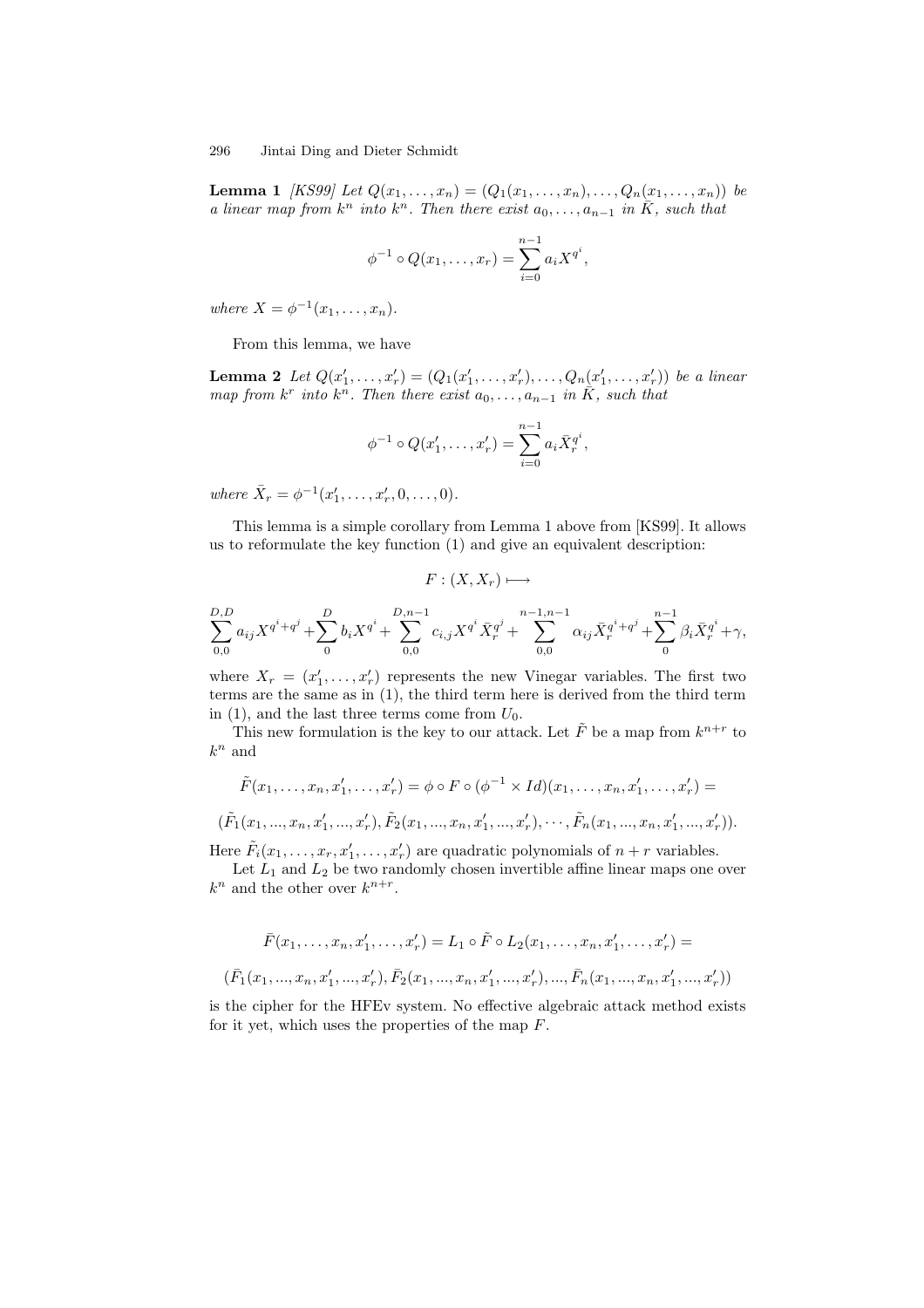#### 2.2 Cryptanalysis for the case  $r = 1$

In this section, we will present a new attack method for the HFEv cryptosystem, which is an extension of an idea of Kipnis and Shamir. We will show how it works when  $r = 1$ , which we will assume throughout this section.

When  $r = 1$ , the map F from  $\bar{K} \times k$  to  $\bar{K}$ , which is used to define the HFEv system, is:

$$
F: (X, x_1') \longmapsto
$$
  

$$
\sum_{0,0}^{D} a_{ij} X^{q^i + q^j} + \sum_{0}^{D} b_i X^{q^i} + \sum_{0}^{D} c_i X^{q^i} T_1(x_1') + \alpha T_1(x_1')^2 + \beta T_1(x_1') + \gamma
$$

where  $x'_1$  represents the new Vinegar variables,  $\overline{X} = \phi^{-1}(x'_1, 0, \ldots, 0)$  is the image of a k linear embedding map  $T_1$  from k to  $\bar{K}$ :  $T_1(x) = \phi^{-1}(x, 0, \ldots, 0)$ .

Let  $\hat{K}$  be the  $n + 1$  dimensional k subspace in  $\bar{K} \times \bar{K}$  such that for any element  $\hat{X} = (X_1, X_2),$ 

$$
\phi(X_2) = (x'_1, 0, \dots, 0).
$$

The map  $F(X, x_1')$  can be reinterpreted as a map from  $\hat{K}$  to  $K$ , so that we have  $F \cdot (X, \bar{X}) \longmapsto$ 

$$
\sum_{i,j}^{D} a_{ij} X^{q^i+q^j} + \sum_{0}^{D} b_i X^{q^i} + \sum_{i}^{D} c_i X^{q^i} \overline{X} + \alpha \overline{X}^2 + \beta \overline{X} + \gamma,
$$

with

$$
\phi(\bar{X})=(x'_1,0,\ldots,0).
$$

We should recall that

$$
\bar{X}^q = \bar{X},
$$

and this is why the formula above has no high power terms of  $\overline{X}$ . Let  $P_1$  be the projection such that

$$
P_1(x_1,\ldots,x_n)=x_1.
$$

Let  $\phi_1 = \phi \times (P_1 \circ \phi)$  be the standard map from  $\hat{K}$  to  $k^{n+1}$ , then

$$
\tilde{F}=\phi\circ F\circ \phi_1^{-1}
$$

and the cipher (public key) is given as

$$
\bar{F} = L_1 \circ \tilde{F} \circ L_2,
$$

where  $L_1$  is an invertible affine linear map on  $k^n$  and  $L_2$  is an affine linear map on  $k^{n+1}$ .

The public key consists of the polynomial components of  $\overline{K}$ . The private key is  $L_1$ ,  $L_2$  and  $F$  and its related field structure.

One way to attack the system is to find  $L_1$  and  $L_2$  such that if we compose from the two ends with their inverses we would recover  $F$ .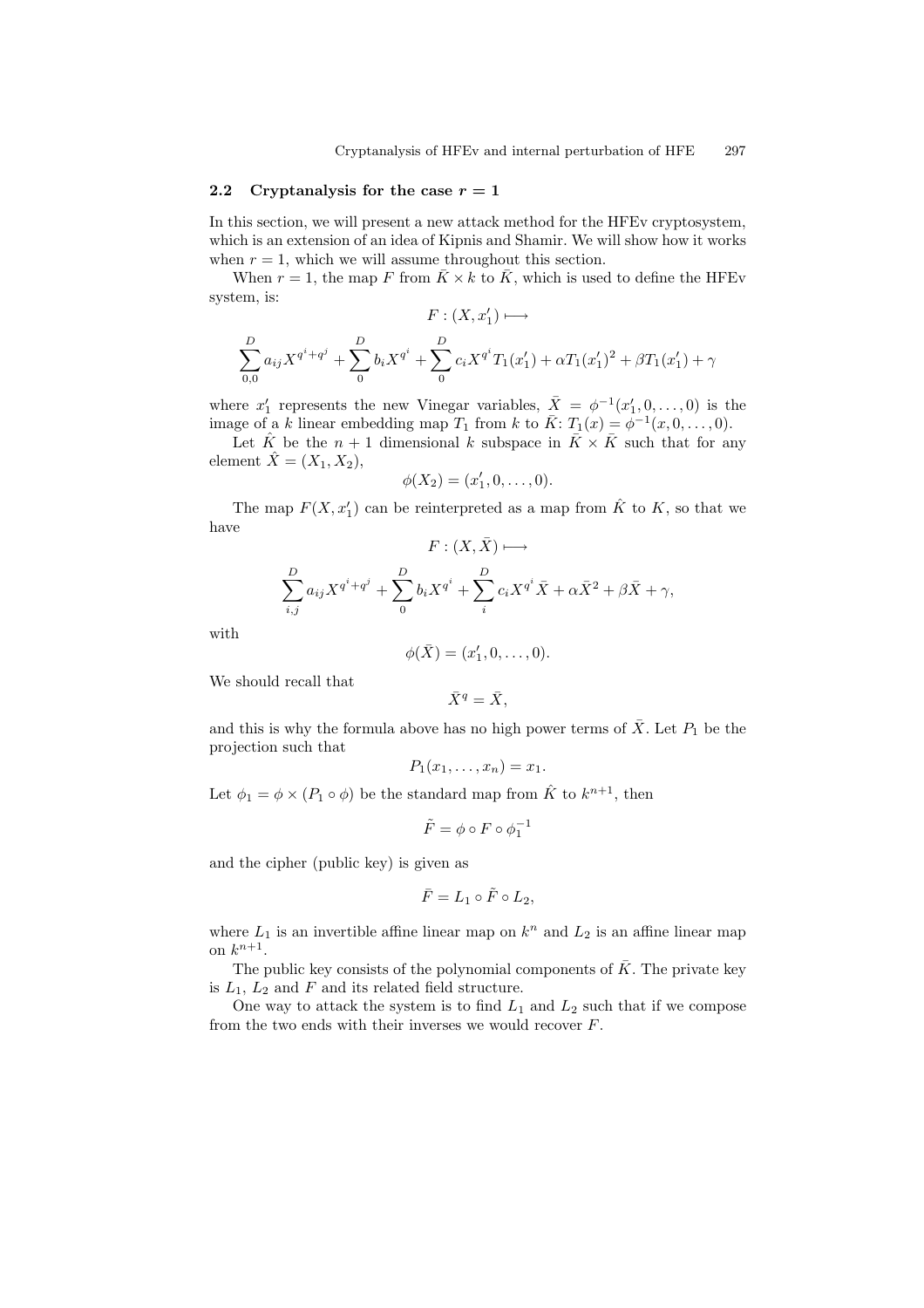To attack, the first observation we have is that:

$$
\hat{F} = \phi^{-1} \circ \bar{F} \circ \phi_1 = \phi^{-1} \circ L_1 \circ \tilde{F} \circ L_2 \circ \phi_1
$$
  
= 
$$
(\phi^{-1} \circ L_1 \circ \phi) \circ F \circ (\phi_1^{-1} \circ L_2 \circ \phi_1).
$$

We know what  $(\phi \circ L_1 \circ \phi^{-1})$  is like from Lemma 1 and for  $\phi_1 \circ L_2 \circ \phi_1^{-1}$ , we have the following lemma

**Lemma 3** Let  $Q(x_1, ..., x_n, x_1') = (Q_1(x_1, ..., x_1'), ..., Q_{n+1}(x_1, ..., x_1'))$  be a linear map from  $k^{n+1}$  to  $k^{n+1}$ . Then there exist  $a_0, \ldots, a_{n-1}, a'_0, a, b$  in  $\overline{K}$ , such that

$$
\phi_1^{-1} \circ Q(x_1, \dots, x_n, x_1') = \left(\sum_0^{n-1} a_i X^{q^i} + a'_0 \bar{X}, b \bar{X} + \sum_0^{n-1} a^{q^i} X^{q^i}\right),
$$

as a k linear map over  $\hat{K}$ , where  $\bar{X} = \phi^{-1}(x'_1, 0, \ldots, 0)$ ,  $X = \phi^{-1}(x_1, \ldots, x_n)$ and  $\phi(b) = (b, 0, \ldots, 0).$ 

This can be proven with the same argument as the one for Lemma 1 in [KS99].

In order to simplify the presentation, from now on we will assume that  $L_1$ and  $L_2$  and F are homogeneous. Our attack works the same way for the non– homogeneous case, because we can simply drop all lower degree terms.

In this case,

$$
F: (X, \bar{X}) \longmapsto \sum_{0,0}^{D} a_{ij} X^{q^i + q^j} + \sum_{0}^{D} c_i X^{q^i} \bar{X} + \alpha \bar{X}^2.
$$

From the lemma above, we can set

$$
\bar{L}_1(X) = \phi \circ L_1 \circ \phi^{-1}(X) = \sum_{0}^{n-1} l_{1i} X^{q^i},
$$

as in Lemma 1;

$$
\bar{L}_2(X,\bar{X}) = \phi_1 \circ L_2 \circ \phi_1^{-1}(X,\bar{X}) = \left(\sum_0^{n-1} l_{2i} X^{q^i} + l'_{2,0} \bar{X}, l'_{2,1} \bar{X} + \sum_0^{n-1} l_2^{q^i} X^{q^i}\right),
$$

as in Lemma 3. This means that

$$
\hat{F}(X,\bar{X}) = \sum_{0,0}^{n-1,n-1} \hat{a}_{ij} X^{q^i+q^j} + \sum_{0}^{D} \hat{c}_i X^{q^i} \bar{X} + \hat{\alpha} \bar{X}^2.
$$

Once we have the public key, it is clear that  $\hat{F}$  can be easily found by solving a set of a linear equations, once we fix the field structure of  $\bar{K}$ . Because all finite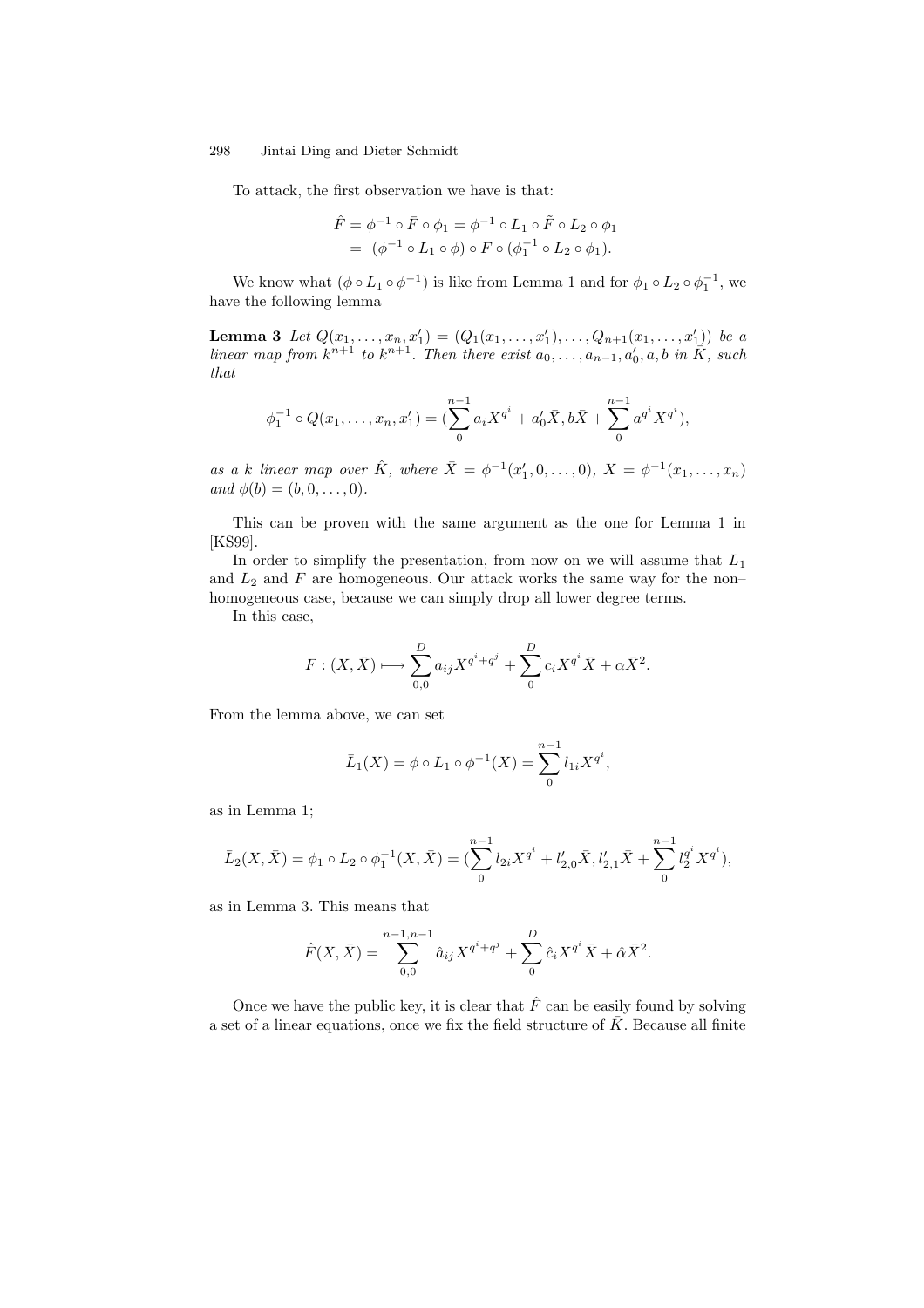fields with the same size are isomorphic, any choice would work in this case as was pointed out in [KS99].

Our formulation changes the problem of finding  $L_1$  and  $L_2$  into a problem of finding  $\bar{L}_1$  and  $\bar{L}_2$ .

Now we will use the same method as in [KS99], namely we treat the map  $\hat{F}$ and F as a quadratic form, to which we associate a  $(n+1) \times (n+1)$  matrix for a corresponding bilinear form.

In this case, we associate a symmetric matrix  $\hat{A}$  with  $\hat{F}$  such that

$$
\hat{A} = \begin{pmatrix}\n0 & \hat{a}_{0,1} + \hat{a}_{1,0} & \dots & \hat{a}_{0,n-1} + \hat{a}_{n-1,0} & \hat{c}_0 \\
\hat{a}_{0,1} + \hat{a}_{1,0} & 0 & \dots & \hat{a}_{1,n-1} + \hat{a}_{n-1,1} & \hat{c}_1 \\
\hat{a}_{0,2} + \hat{a}_{2,0} & \hat{a}_{1,2} + \hat{a}_{2,1} & \dots & \hat{a}_{2,n-1} + \hat{a}_{n-1,2} & \hat{c}_2 \\
\vdots & \vdots & \vdots & \ddots & \vdots & \vdots \\
\hat{a}_{0,n-1} + \hat{a}_{n-1,0} & \hat{a}_{0,n-1} + \hat{a}_{n-1,0} & \dots & 0 & \hat{c}_{n-1} \\
\hat{c}_0 & \hat{c}_1 & \hat{c}_{n-1} & 0\n\end{pmatrix}.
$$

We associate a matrix  $A$  to  $F$  as

|                     |          |          | $a_{0,1} + a_{1,0} \dots a_{0,D} + a_{D,0} 0 \dots$           |   |           |           | $c_0$     |  |
|---------------------|----------|----------|---------------------------------------------------------------|---|-----------|-----------|-----------|--|
| $a_{0,1} + a_{1,0}$ | $\theta$ |          | $a_{1,D} + a_{D,1} = 0$                                       |   |           |           | $c_1$     |  |
|                     |          |          | $a_{0,2} + a_{2,0}$ $a_{1,2} + a_{2,1}$ $a_{2,D} + a_{D,2}$ 0 |   |           |           | $c_2$     |  |
|                     |          |          |                                                               |   |           |           |           |  |
| $a_{0,D} + a_{D,0}$ |          | $\cdots$ |                                                               | U | $\ddotsc$ |           | $c_D$     |  |
|                     |          | $\cdots$ |                                                               |   | $\ddotsc$ |           | $c_{D+1}$ |  |
|                     |          | $\cdots$ |                                                               |   |           |           |           |  |
|                     |          | $\cdots$ |                                                               |   | $\cdot$ . |           | $c_{n-1}$ |  |
|                     |          | $\cdots$ | $c_D$                                                         |   | $\ddotsc$ | $c_{n-1}$ |           |  |

Then we can show that the matrix  $\overline{A}$  associated to  $F \circ \overline{L}_2$  is:

$$
\bar{A} = B_2^t A B_2,
$$

and

$$
B_2=\begin{pmatrix} l_{2,0} & l_{2,1} & \ldots & \ldots & l_{2,n-2} & l_{2,n-1} & l'_{2,0} \\ l_{2,n-1}^q & l_{2,0}^q & \ldots & \ldots & l_{2,n-3}^q & l_{2,n-2}^q & l'_{2,0} \\ l_{2,n-2}^q & l_{2,n-1}^q & \ldots & \ldots & l_{2,n-4}^q & l_{2,n-3}^q & l'_{2,0} \\ \vdots & \vdots & \ddots & \vdots & \vdots & \vdots & \vdots \\ l_{2,1}^{q^{n-1}} & l_{2,2}^{q^{n-1}} & \ldots & \ldots & l_{2,n-4}^{q^{n-1}} & l_{2,n-3}^{q^{n-1}} & l'_{2,0} \\ l_2 & l_2^q & \ldots & \ldots & l_2^{q^{n-2}} & l_2^{q^{n-1}} & l'_{2,1} \\ \end{pmatrix}.
$$

The matrix  $\tilde{A}$  associated to  $\bar{L}_1 \circ F$  is:

$$
\tilde{A} = l_{1,0}A + l_{1,1}A_1 + \dots + l_{1,n-1}A_{n-1},
$$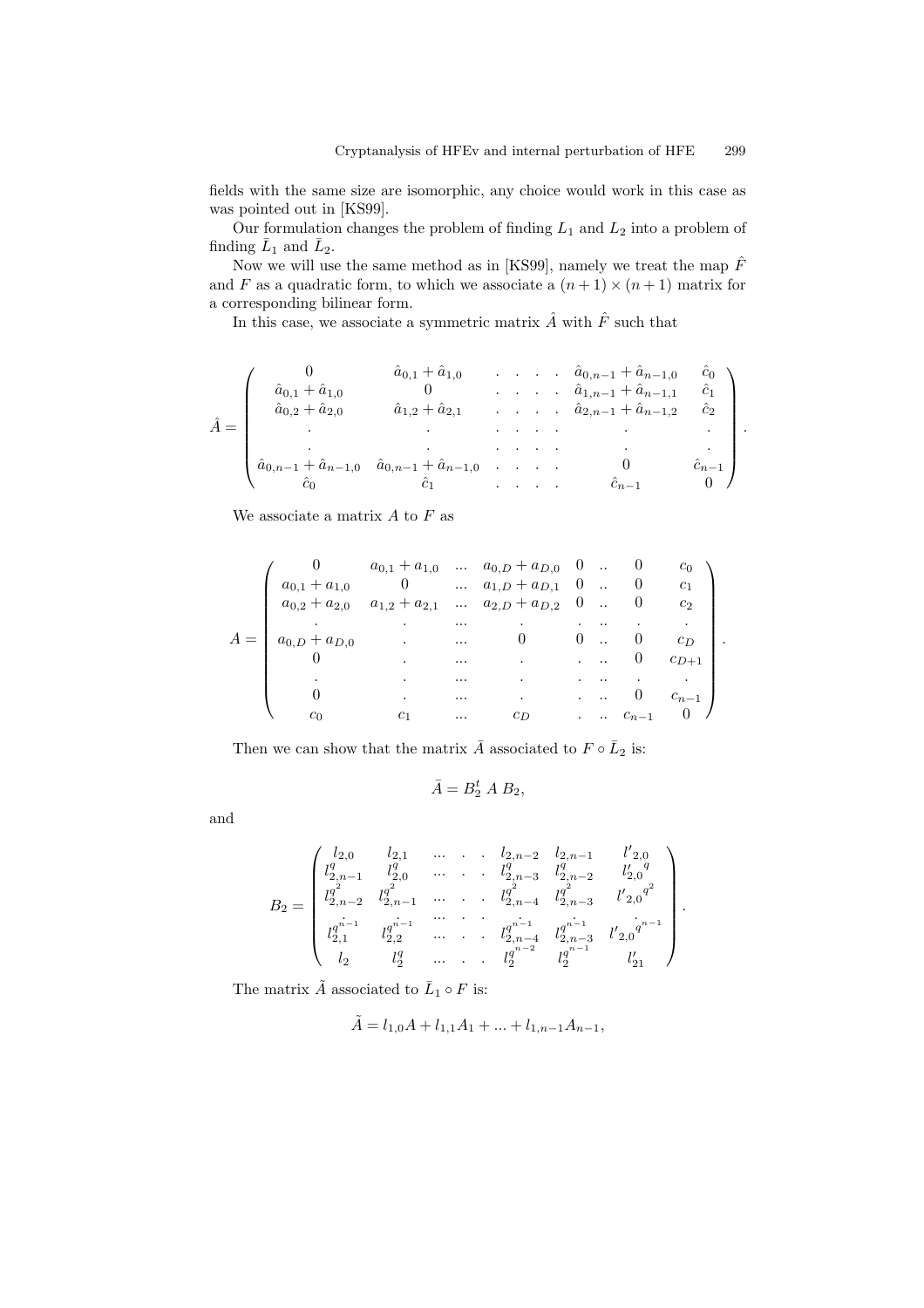where  $A_l$  corresponding to the polynomial  $F^{q^l}$  and we can see that

$$
(A_l)_{i,j} = A_{i-l(mod(n)),j-l(mod(n))}^{q^l}, \text{ for } 0 < i, j < n+1;
$$
  
\n
$$
(A_l)_{n+1,j} = A_{n+1,j-l(mod(n))}^{q^l}, \text{ for } j < n+1;
$$
  
\n
$$
(A_l)_{j,n+1} = A_{j-l(mod(n)),n+1}^{q^l}, \text{ for } j < n+1;
$$
  
\n
$$
(A_l)_{n+1,n+1} = 0.
$$

Therefore we have

$$
\bar{A} = B_2^t(l_{1,0}A + l_{1,1}A_1 + \dots + l_{1,n-1}A_{n-1})B_2.
$$

What we know is  $\overline{A}$ , because the invertibility of  $L_1$  and  $L_2$ , the problem to attack the system becomes a problem to find  $\tilde{L}_1^{-1}$  and  $\tilde{L}_2^{-1}$  or equivalently to find  $B_2^{-1}$  and  $\overline{L}_1^{-1}(X) = \sum_0^{n-1} l'_{1i} X^{q^i}$ . This will allow us to recover A because

$$
A = (B_2^t)^{-1} (l'_{1,0}\overline{A} + l'_{1,1}\overline{A}_1 + \dots + l'_{1,n-1}\overline{A}_{n-1})B_2^{-1}
$$

where  $\bar{A}_l$  is the matrix corresponding to  $(\bar{F})^{q^l}$  similar to the case of  $A_l$ .

One more point we notice is that if we do a change of variable  $X$  by  $aX$ , it does not affect the rank of  $F$  at all, therefore this freedom allows us to assume that  $l_2 = 1$ , which we will assume now.

Now we can see that we have reduced our problem to exactly the same problem that was dealt with in [KS99], and we can apply the whole machinery developed in [KS99]. But here we suggest an improved method of applying the Minrank attack method for HFE in [Cou01], such that we first find  $\overline{L}_1^{-1}$  and then find  $B_2^{-1}$ . We know that the rank of A is at most and in general  $D + 1$ . Using results in [Cou01], we know that recovering the secret key (or equivalent key) has a complexity of  $(n+1)^{3(D+1)+O(1)}$ . This means our attack is subexponential, and in general, if  $D = 3$  and  $n \leq 2^6$ , the security is less than  $2^{80}$ . We did some computer simulations with  $n < 20$  and  $D = 1, 2$  and the results are as predicted.

For the more general  $r > 1$  case our method can be extended directly and our initial analysis shows that the attack complexity is  $(n + r)^{3(D+r)+O(1)}$ . But the details of the attack are much more complicated, and we will present them in the full version of this paper. This attack complexity depends on  $n, r$  and  $D$ and the exponent depends on  $D$  and  $r$ . It would be much better if we could find some attack such that  $r$  would not be in the exponent. But from a point view of symmetry, this is impossible. If we consider the case when  $r$  is large (bigger than  $n$ ), then the property of the HFEv polynomial should be dominated by the r Vinegar variables and these polynomials are more or less than what can be treated with randomly chosen polynomials. From this point of view, we think that this attack complexity must include  $r$  in some way in the exponent and we speculate our attack method could be very close to what might be achieved in general.

In addition, we think our attack could lead to some new ways of attacking HFEv using the XL family of methods, see [Cou01].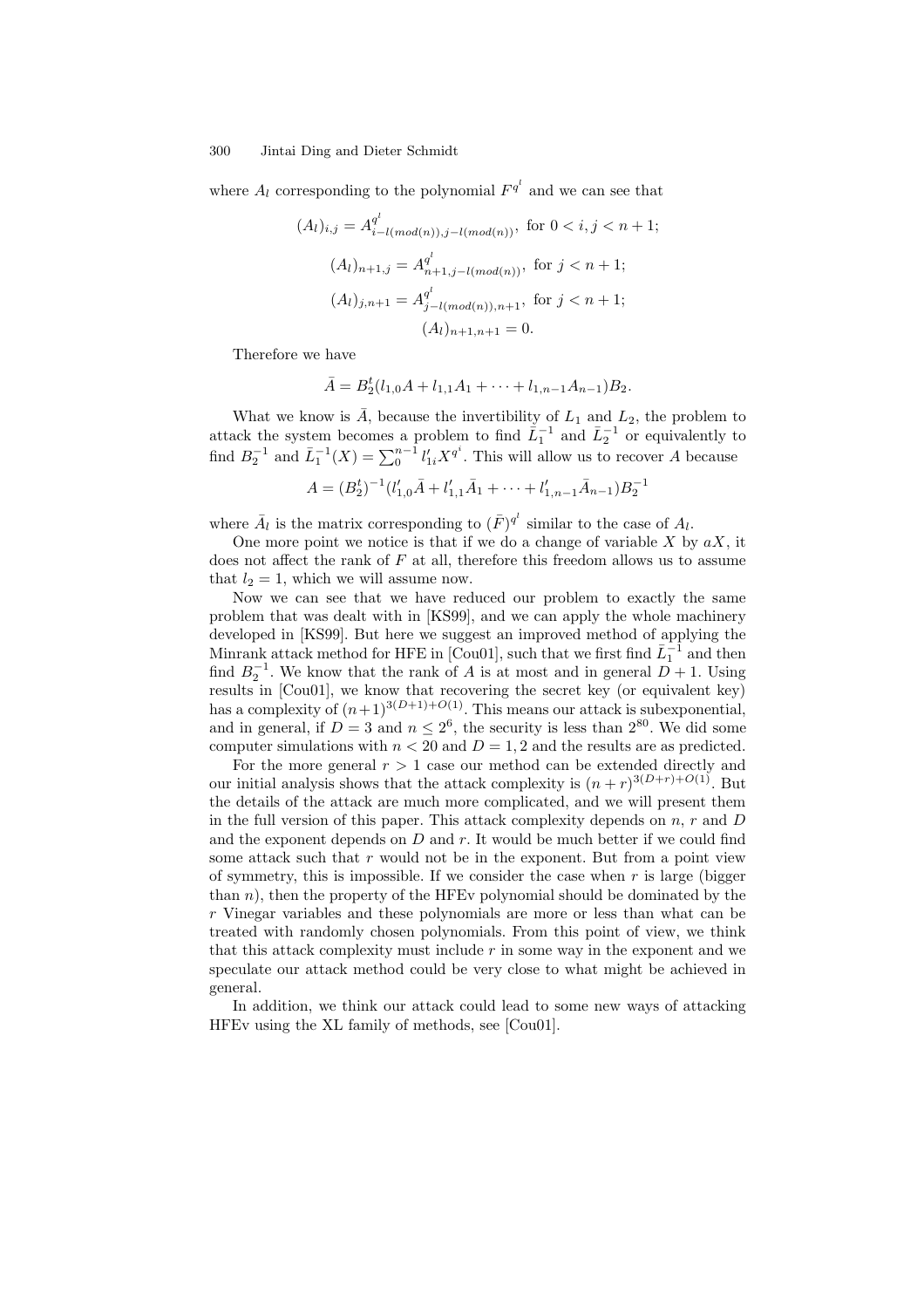# 3 Internal Perturbation of HFE

From the above, we can see that HFEv is indeed a cryptosystem derived through perturbation of HFE through some external variable. It is possible to purge the external variables using the method we proposed above. Now we will suggest a new cryptosystem through internal perturbation, which we will call an internally perturbed HFE cryptosystem – IPHFE.

In this section, we will present the new cryptosystem. The idea is very simple, namely we will not add new variables, but instead we will perturb the system by using some internal variables, such that the above attack can no longer be used.

### 3.1 The IPHFE cryptosystem

Here we will use the same notations as in the section above, namely  $\bar{K}$ , a degree n extension of the finite field  $k$  of characteristic 2 with  $q$  elements. That  $k$  is of characteristic 2 is not essential. Let  $\overline{K} \cong k[x]/g(x)$  and  $\phi : \overline{K} \longmapsto k^{n}$  again be the standard k-linear map that identifies  $\overline{K}$  with  $k^n$ . Let  $D > 1, r \ge 1$  be two small integers.

Let  $Z(X) = \sum_{0}^{n-1} z_i X^{q^i}$  be a randomly chosen k linear map from  $\overline{K}$  to  $\overline{K}$ such that the dimension of the image space of  $Z$  in  $k^n$  is r. We can also say that the linear map  $\phi \circ Z \circ \phi^{-1}$  from  $k^n$  to  $k^n$  has a kernel of dimension  $n-r$ .

Let F be a map from  $\bar{K}$  to  $\bar{K}$ , and

 $F: (X) \longmapsto$ 

$$
\sum_{0,0}^{D} a_{ij} X^{q^i+q^j} + \sum_{0}^{D} b_i X^{q^i} + \sum_{0,0}^{D,n-1} c_{i,j} X^{q^i} \tilde{X}^{q^j}_r + \sum_{0,0}^{n-1,n-1} \alpha_{ij} \tilde{X}^{q^i+q^j}_r + \sum_{0}^{n-1} \beta_i \tilde{X}^{q^i}_r + \gamma,
$$

where the new internal perturbation variable  $\tilde{X}_r$  is given as  $\tilde{X}_r = \sum_0^{n-1} z_i X^{q^i}$ .

Let  $L_1$  and  $L_2$  be two randomly chosen invertible affine linear maps on  $k^n$ and let  $\bar{F} = L_1 \circ \phi \circ \tilde{F} \circ \phi^{-1} \circ L_2$ .

For this public-key cryptosystem,  $\overline{F}$ , that is the set of n quadratic polynomials of  $\overline{F}$  and the structure of the field k form the public key.  $L_1$ ,  $L_2$ , the field structure of  $\overline{K}$ ,  $F$ , and  $Z$  are the secret key.

To encrypt a message  $(x'_1, \ldots, x'_n)$ , one just finds the value of  $\bar{F}(x'_1, \ldots, x'_n)$ .

To decrypt a message, one just "inverts" each component of the composition. It is easy to invert everything except the function  $F$ . Here, by "inverting"  $F$ , we mean to solve the equation

$$
F(x_1,\ldots,x_n)=(y'_1,\ldots,y'_n).
$$

What we do is plug in all possible values of  $\tilde{X}_r \in Z(\bar{K})$  into the equation, which consists of  $q^r$  elements, and then solve the corresponding degree  $q^{2D}$  polynomial equations. This is why both q and r must be small. It is possible for many of the cases, that there is no solution at all, but we should have at least one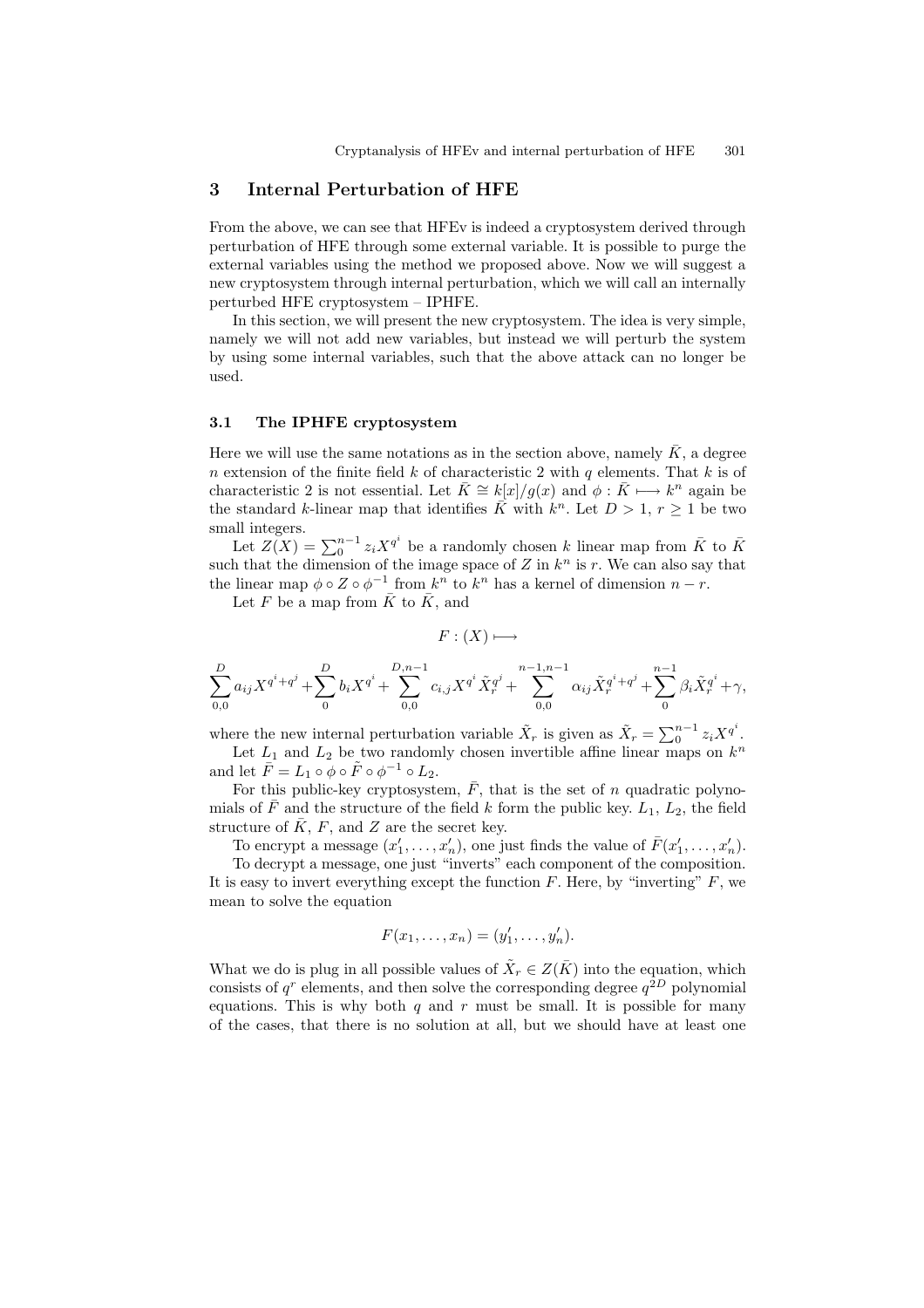solution among all the possibilities. For each case of  $\tilde{X}$ , if we have any solution  $X = (x_1, \ldots, x_n)$ , we then have to make sure that the solution is consistent with the corresponding elements in  $\bar{X} \in Z(\bar{K})$ , namely the solution X must also satisfy the equation  $\bar{X} = Z(X)$ , otherwise the solution is discarded. This process helps us to eliminate efficiently most of the unwanted solutions.

In general, we should have a good chance to have only one solution, but due to the definition of  $F$ , we know that the map  $F$  is not necessarily injective, which requires us to add something extra just like in the case of HFE [Pat96b]. One can add hash functions or just add (Plus method) more randomly chosen quadratic polynomials.

Similarly we can apply the Minus method [Sha98] to build authentication schemes.

### 3.2 A practical realization of an IPHFE cryptosystem

For a practical realization, we have chosen  $\overline{K}$  to be a degree  $n = 89$  extension of the finite field  $k = Z_2$  with  $q = 2$  elements. We use  $D = 3$ , and  $r = 2$ . In this case, we will choose the terms  $X^{2^3+2^3}$  to be zero. In terms of key size, the public key is the largest, which is the size of about 400,000 bits (50 KBytes). This implementation is comparable with any of the existing multivariable cryptosystems.

In this case, the decryption process requires us to solve four times an equation of degree 16 over a finite field of size  $2^{89}$ , which can be done easily.

### 3.3 Cryptanalysis

We will now show that existing algebraic attacking methods for multivariable cryptosystems can no longer be used efficiently against IPHFE. This includes the method, which was suggested above for attacking HFEv. The reason is that the internal perturbation is fully mixed with the original system and can no longer be distinguished.

We will take a careful look at two algebraic methods. We start first with the attack method of [KS99,Cou01] for HFE. From the formula for Z we can see that  $F$ , when described as a polynomial of  $X$ , looks far more complicated than F in the HFE system. Essentially it has all possible terms of  $X^{q^{\bar{i}}+q^j}$ , and the corresponding symmetric matrix for its related bilinear form is expected to have a very high rank in general. In all of our computer simulations it turns out that the rank of this matrix is exactly  $D + r + 1$ . Therefore, we conjecture that the rank of this matrix is exactly  $D + r + 1$ , and we believe it is possible to actually prove this statement.

Let's now try to use the method of Kipnis-Shamir to attack our system. In the fist step, the Minrank method is used to recover part of the key  $L_1$  and we know that for this step, the computational complexity for our implementation is  $89^{3\times6}$ , which is bigger than  $2^{120}$ . Let's now further assume that this can be done, and that we already have part of the key, namely  $L_1$ . In the case of the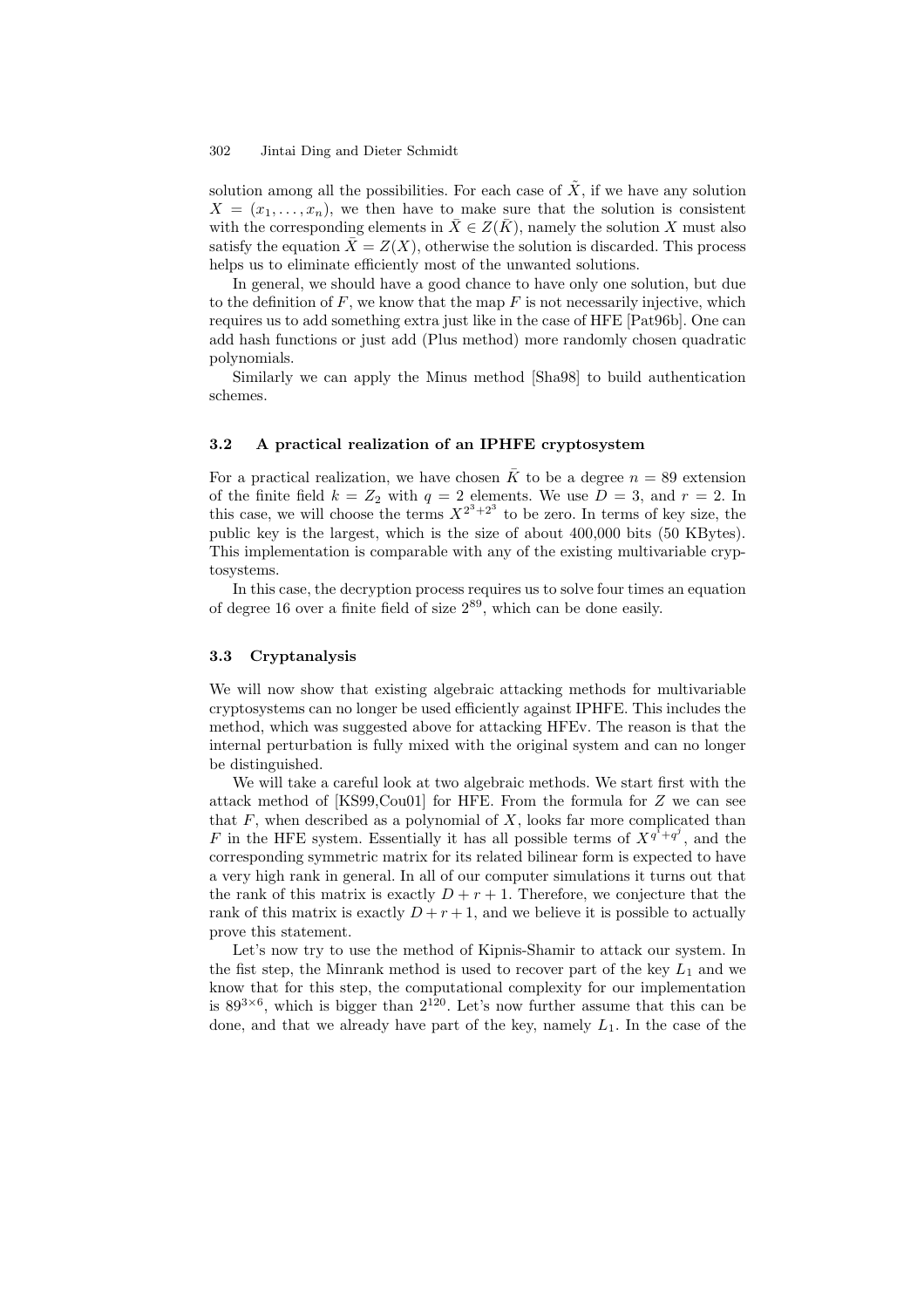attack by Kipnis-Shamir, the second step is essentially trivial due to fact that we know that the symmetric matrix corresponding to the original  $n \times n$  matrix has the shape:

$$
\left(\begin{matrix} \varOmega & 0 \\ 0 & 0 \end{matrix}\right)
$$

where  $\Omega$  is a submatrix of size  $(D+1) \times (D+1)$ , whose null space therefore is known to us and can be used to find the second part of the key  $L_2$ . However, in our case, even if we successful recover  $L_1$ , we have no idea what the matrix corresponding to the original polynomial is. As we mentioned above, it is far more complicated and we have no way of knowing what its null space is like and therefore we still can not recover  $L_2$ , which is what happened in our computer simulations. Therefore the Kipnis-Shamir method and the key part, the Minrank method, can not be used anymore to attack IPHFE efficiently.

Second, we look at the method we use in this paper to attack HFEv. In the case of "internal" perturbations we can no longer use our method to differentiate what are the perturbation variables, or put into a more intuitive term, internal perturbation allows the perturbation to be fully "mixed" with the original variables. This is unlike the Oil-Vinegar "mixing" of the HFEv. Therefore we can no longer use the attack method in this paper to attack the IPHFE.

The only possible attack method we can see is the XL method or the method of improved Gröbner basis. But we can not see any reason why they would perform well against our construction, especially after experimenting with some examples. In order to really check how our system can resist such attacks, we need to find out how the attack complexity changes as r changes with a fixed D. Computer simulations should give us some reasonable way of estimating it, but it is in general a rather daunting time consuming task. A referee of our paper pointed out, that the results in [AFI<sup>+</sup>04], to be presented in Asiacrypt'04, show that the new Gröbner basis algorithm is actually more powerful than the XL method. This implies that we will only need to find out how our new schemes behave under the attack by the new Gröbner basis algorithm. We are now using an implementation of the new Gröbner basis algorithm in Magma to study this problem and preliminary results seem to be very supportive of our speculation on the security of our new schemes.

Overall, in accordance with our own estimates the attack complexity of all existing methods should be at least  $2^{80}$ . We believe that it could be much higher so that the best method to attack the IPHFE system might be brute force, that is, checking all possible answers one by one.

## 4 Conclusion

In this paper, we presented a new algebraic method to attack the HEFv cryptosystem. This is the first attack using the algebraic structure of the HFEv. The basic idea is to view the new Vinegar variables as an external perturbation and to try to separate them. This method allows us, for the cases when  $D + r$  is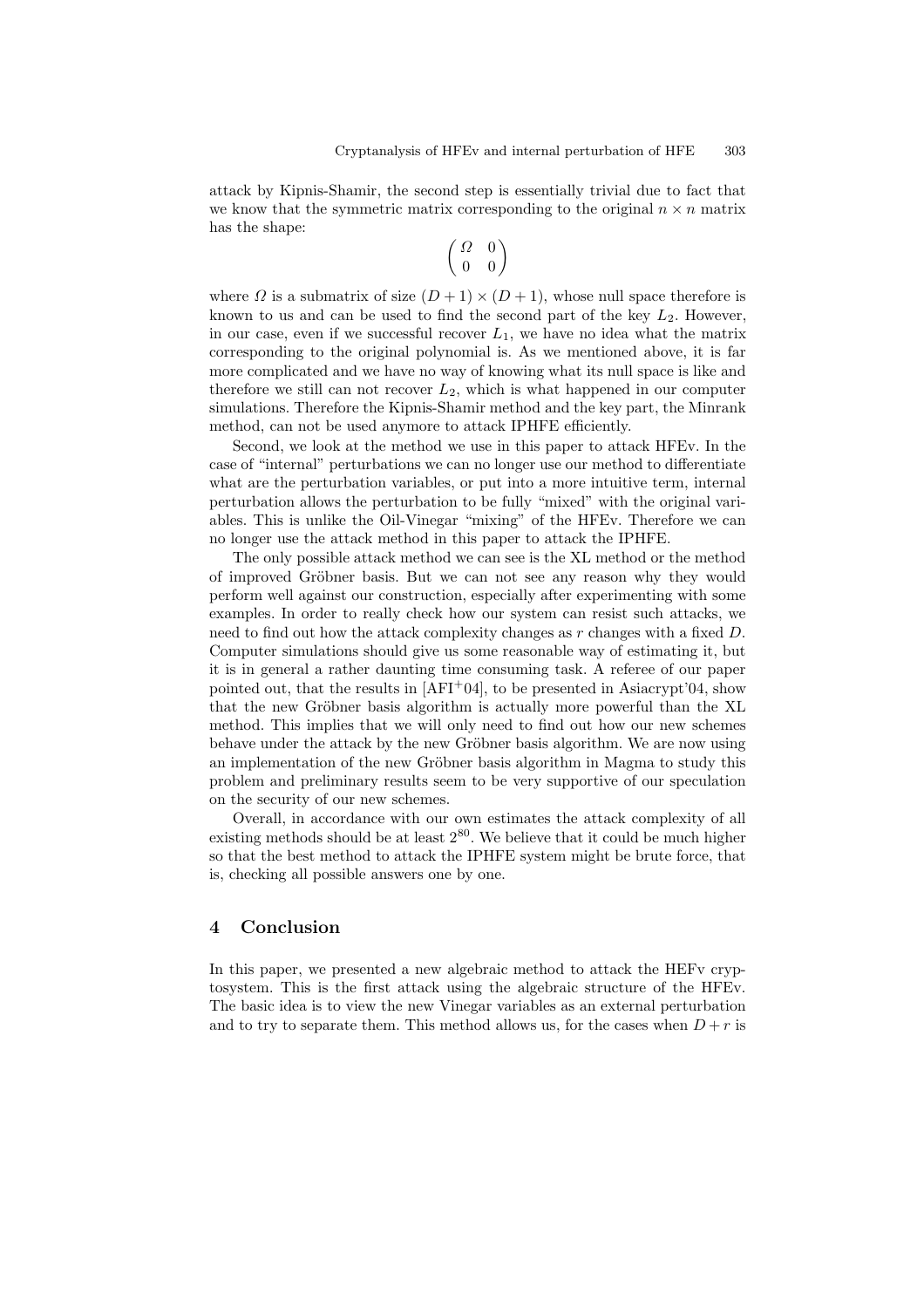small, to attack the system efficiently. However, the complexity of such an attack is indeed exponential in terms of r.

Then we used the method of internal perturbation developed by Ding [Din04] to improve the system such that this attack can no longer be applied. It gives us the internally perturbed HFE cryptosystem. This system, at this moment, seems to be very secure and can be implemented efficiently. However more work, in particular, large scale simulation should be done to study the explicit relation between the level of the security and the level of perturbation and confirm the claims in this paper. In general, it seems that internal perturbation is a method that can be used to improve substantially the security of multivariable cryptosystem without sacrificing much of the efficiency of such a system.

### Acknowledgment

We would like to thank the anonymous referees for their suggestions. Jintai Ding would also like to thank Dingfeng Ye and Lei Hu for their useful discussions.

## References

- [ACDG03] Mehdi-Laurent Akkar, Nicolas T. Courtois, Romain Duteuil, and Louis Goubin. A fast and secure implementation of Sflash. In PKC-2003, LNCS, volume 2567, pages 267–278. Springer, 2003.
- [AFI<sup>+</sup>04] Gwénolé Ars, Jean-Charles Faugère, Hideki Imai, Mitsuru Kawazoe, and Makoto Sugita. Comparison between XL and Gröbner basis algorithms, 2004. To be presented in Asiacrypt–2004.
- [CGP03] Nicolas Courtois, Louis Goubin, and Jacques Patarin. Sflash<sup>v3</sup>, a fast asymmetric signature scheme, 2003. http://eprint.iacr.org.
- [Cou01] Nicolas T. Courtois. The security of hidden field equations (HFE). In C. Naccache, editor, Progress in cryptology, CT-RSA, LNCS, volume 2020, pages 266–281. Springer, 2001.
- [Din04] Jintai Ding. A new variant of the Matsumoto-Imai cryptosystem through perturbation. In F. Bao, R. Deng, and J. Zhou, editors, Public Key Cryptosystems, PKC-2004, LNCS, volume 2947, pages 305–318. Springer, 2004.
- [FJ03] Jean-Charles Faugère and Antoine Joux. Algebraic cryptanalysis of hidden field equation (HFE) cryptosystems using Gröbner bases. In Dan Boneh, editor, Advances in cryptology – CRYPTO 2003, LNCS, volume 2729, pages 44–60. Springer, 2003.
- [GJ79] M. R. Garey and D. S. Johnson. Computers and intractability, A Guide to the theory of NP-completeness. W.H. Freeman, 1979.
- [KPG99] Aviad Kipnis, Jacques Patarin, and Louis Goubin. Unbalanced oil and vinegar signature schemes. In Eurocrypt'99, LNCS, volume 1592, pages 206–222. Springer, 1999.
- [KS99] Aviad Kipnis and Adi Shamir. Cryptanalysis of the HFE public key cryptosystem by relinearization. In M. Wiener, editor, Advances in cryptology – Crypto '99, LNCS, volume 1666, pages 19–30. Springer, 1999.